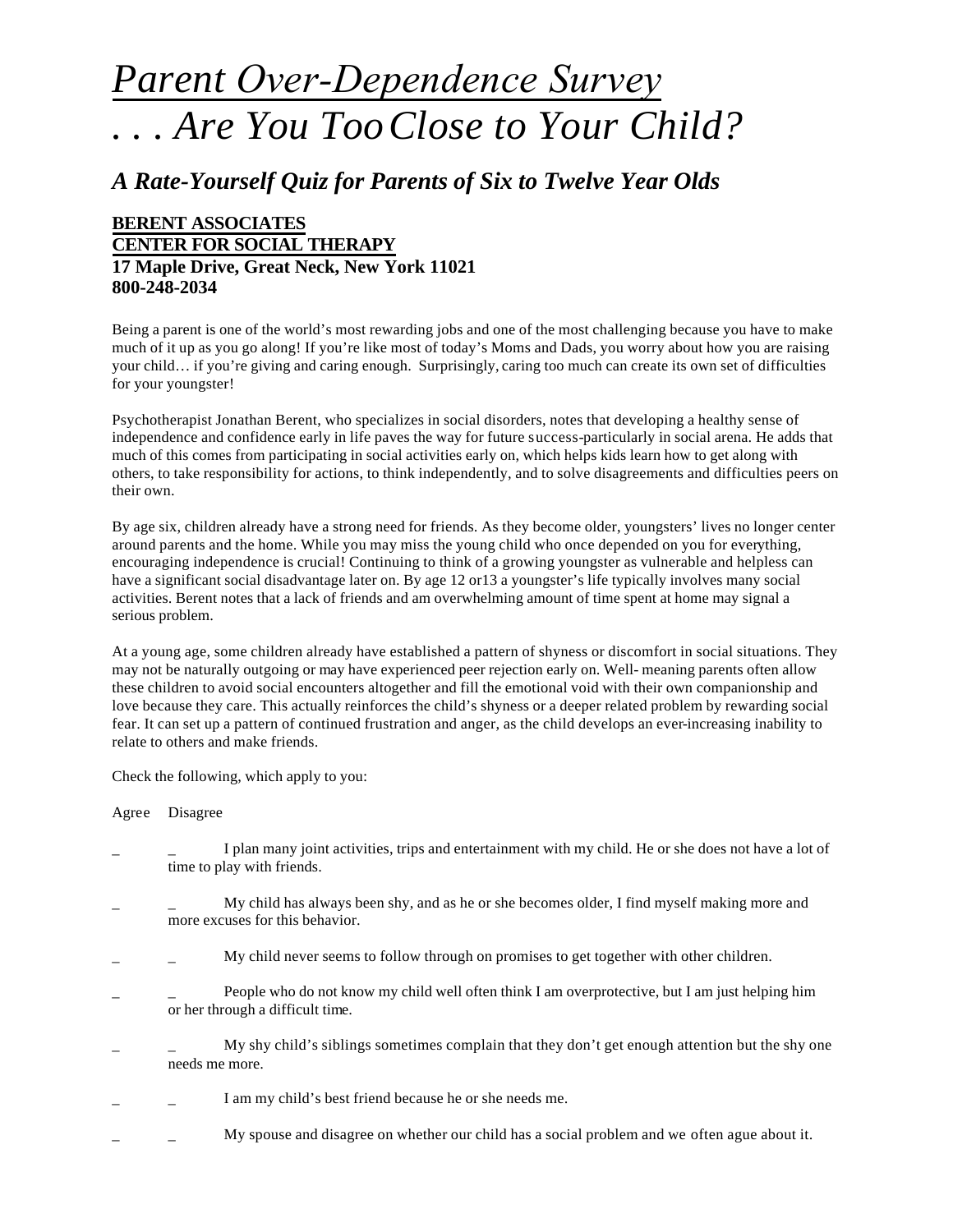- My child frequently has minor illnesses, such as severe headaches, and misses a lot of school. However, the doctor says nothing is physically wrong.
- \_ \_ My social life usually revolves around my child.
- It is not appropriate for children my youngster's age to go to sleepover parties and eat over friends homes; they are too young.
- I choose most of my child's clothing because I know what is appropriate.
- My child has one close friend and that's all she or he needs.
- I often have to clean my child's room because otherwise it doesn't get done.
- I want to be involved with my child's social life and frequently volunteer to chaperon on school trips or social events.
- \_ \_ My child doesn't have any friends, but hi or she will grow out of it.
- I almost always know what's best for my child because I know him or her so well.
- My child doesn't spend a lot of time with other youngsters because he or she is more advanced than children of the same age.
- \_ \_ If my child is upset by a problem at school, I always call the teacher to discuss it.
- Money is no object when it comes to my child.
- My child has never been interested in giving a party because he or she does not enjoy being the center of attention.
- $My$  child has frequent temper outbursts. I've found that doing something extra nice will help him or her feel better.
- $M_y$  child refuses to go to summer camp. I don't mind because I like spending the summer with him or her.
- My child prefers to pursue his or her own personal projects rather than playing with classmates after school.

SCORING: Add up the number of statements that apply to you. Your parenting style encourages:

0-3 Independence and Socially Open Behavior

> You love your child. And you are not afraid to give the freedom and responsibility that go along with it. It is likely that the two off you communicate well and trust one another. Continue with what your doing right.

4-7 Mild Dependence

> At times your child displays shy or timid behavior and tries to avoid social situations. By permitting this, you may be encouraging this shy behavior. Try enrolling your child in a club or after school class and insist that he or she regularly attend. Encourage involvement in group activities.

8-11 Moderate Dependence

Your child is more that just shy. He or she avoids numerous social opportunities and relies on you to fill in as a companion. Because so little time is spent with peers, he or she may not be developing certain social skills. Enroll your son or daughter in an extra-curricular course or activity. Do not give special attention to your child because he or she seems unhappy. Be aware that your child may be making excuses to avoid social situations, and develop a strategy to alter his or her behavior. Learn how not to enable the "compulsion to avoidance". If the situation does not improve, consider talking with a therapist.

12+ Extreme Dependence